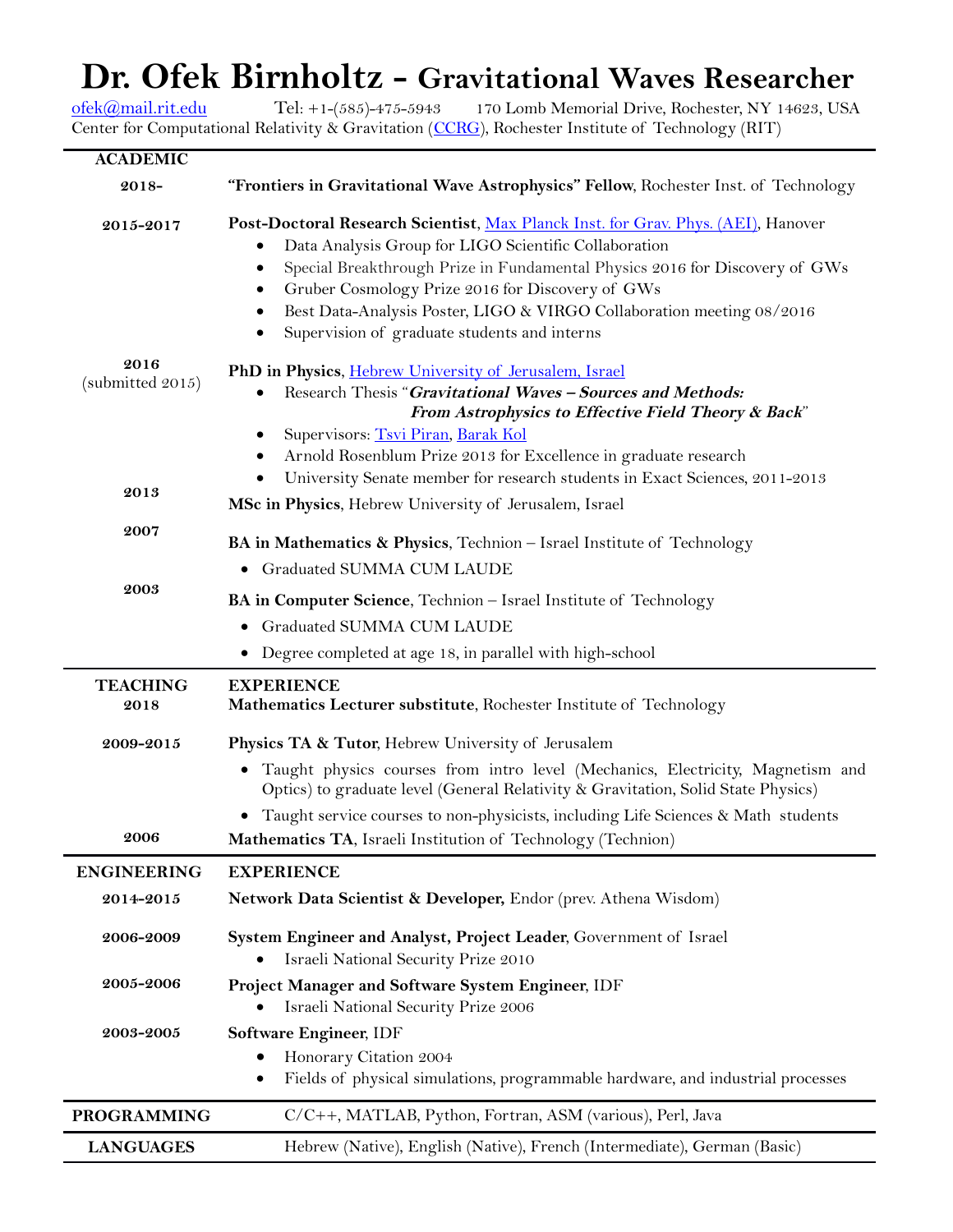## Publications List

(full updated list online: [http://inspirehep.net/search?p=exactauthor%3AO.Birnholtz.1\)](http://inspirehep.net/search?p=exactauthor:O.Birnholtz.1)

Doctoral Dissertation

[1] "Gravitational Waves – Sources and Calculation Methods: From Astrophysics to Field Theory and Back". Supervisors: Tsvi Piran and Barak Kol. Degree awarded Feb 2015, Hebrew University of Jerusalem, Israel.

Articles

[2] **Birnholtz, O.** & Piran, T., Gravitational Wave Memory from Gamma Ray Bursts' Jets, Physical Review D, Vol. 87, Issue 12, 24 June 2013.

[3] **Birnholtz, O.**, Hadar, S. & Kol, B., Theory of post-Newtonian radiation and reaction, Physical Review D, Vol. 88, Issue 10, 27 November 2013.

[4] **Birnholtz, O.** & Hadar, S., Action for reaction in general dimension, Physical Review D, Vol. 89, Issue 4, 5 February 2014.

[5] **Birnholtz, O.**, Hadar, S. & Kol, B., 2014, Radiation reaction at the level of the action, Int. Journal of Modern Physics A, Vol. 29, Issue 24, 30 September 2014.

[6] **Birnholtz, O.**, Comments on initial conditions for the Abraham-Lorentz(-Dirac) equation, Int. Journal of Modern Physics A, Vol. 30, Issue 02, 20 January 2015.

[7] **Birnholtz, O.** & Hadar, S., Gravitational radiation-reaction in arbitrary dimension, Physical Review D, Vol. 91, Issue 12, 23 June 2015.

[8] LIGO Scientific & Virgo Collaborations (Abbot, B. P. et al.), Observation of Gravitational Waves from a Binary Black Hole Merger, Physical Review Letters, Vol. 116, Issue 6, 11 February 2016.

[9] LIGO Scientific & Virgo Collaborations (Abbot, B. P. et al.), Tests of general relativity with GW150914, Physical Review Letters Vol. 116 no.22, 221101, 21 May 2016.

[10] LIGO Scientific & Virgo Collaborations (Abbot, B. P. et al.), Properties of the Binary Black Hole Merger GW150914, Physical Review Letters Vol. 116 no.24, 241102, 14 June 2016.

[11] LIGO Scientific & Virgo Collaborations (Abbot, B. P. et al.), GW151226: Observation of Gravitational Waves from a 22-Solar-Mass Binary Black Hole Coalescence, Physical Review Letters, Vol. 116 no.24, 241103, 15 June 2016.

[12] LIGO Scientific & Virgo Collaborations (Abbot, B. P. et al.), Binary Black Hole Mergers in the first Advanced LIGO Observing Run, Physical Review X6 no.4, 041015, 21 October 2016.

[13] LIGO Scientific & Virgo Collaborations (Abbot, B. P. et al.), An improved analysis of GW150914 using a fully spinprecessing waveform model, Physical Review X6 no.4, 041014, 21 October 2016.

[14] LIGO Scientific & Virgo Collaborations (Abbot, B. P. et al.), The basic physics of the binary black hole merger GW150914, Annalen der Physik, Volume 529, Issue 1-2, 1600209, January 2017.

[15] Ashton, G., **Birnholtz, O.**, Cabero, M., Capano, C., Dent, T., Krishnan, B., Meadors, G., Nielsen, A., Nitz, A. & Westerweck, J., Comments on: "Echoes from the abyss: Evidence for Planck-scale structure at black hole horizons", arXiv:1612.05625 [gr-qc], 16 December 2016.

[16] LIGO Scientific & Virgo Collaborations (Abbot, B. P. et al.), Effects of Waveform Model Systematics on the Interpretation of GW150914, Classical and Quantum Gravity, Volume 34, Number 10, 12 April 2017.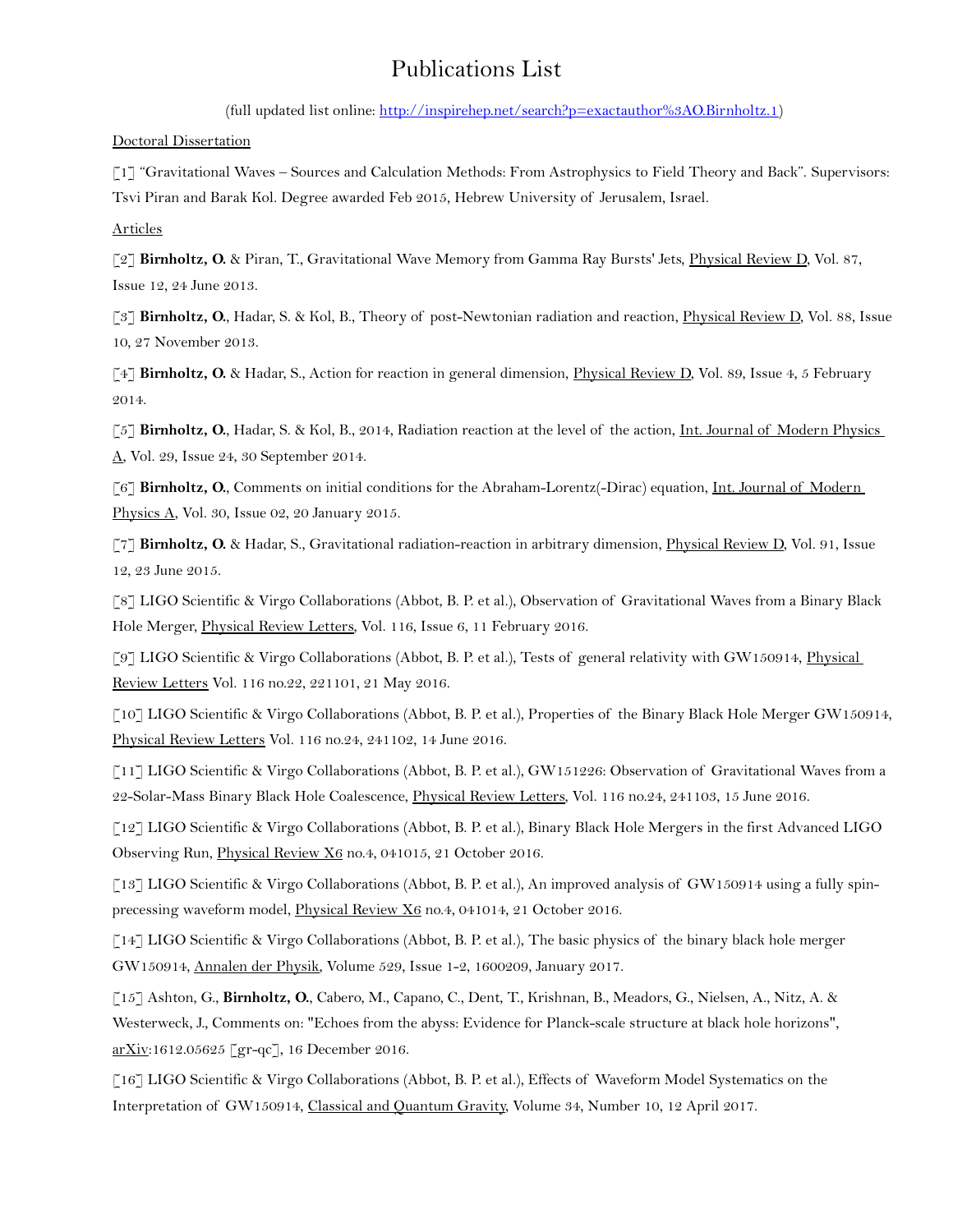[17] Nielsen, A. & **Birnholz, O.**, Testing pseudo-complex general relativity with gravitational waves, Astronomische Nachrichten, Volume 339, Issue 4, 298-305, 29 June 2018.

[18] Cabero, M, Capano, C., **Fischer-Birnholtz, O.**, Krishnan, B., Nielsen, A. B., Nitz, A. & Biwer, C. M., H., Observational tests of the black hole area increase law, Physical Review D97, 124069, 28 June 2018.

[19] Westerweck, J., Nielsen, A., **Fischer-Birnholtz, O.**, Cabero, M., Capano, C., Dent, T., Krishnan, B., Meadors, G. & Nitz, A., Low significance of evidence for black hole echoes in gravitational wave data, Physical Review D97, 124037, 15 June 2018.

[20] **Birnholtz, O.**, Higher dimensions and higher orders in EFT for gravitational waves, in Proceedings, 14th Marcel Grossmann Meeting (MG14), 2017.

[21] Nielsen, A. B., Capano, C., **Birnholtz, O.**, & Westerweck, J., Parameter estimation for black hole echo signals and their statistical significance,  $\frac{arXiv:1811.04904}{er-qc}$ , 12 November 2018, submitted to PRD.

[22] Pool-Kolb, D., **Birnholtz, O.**, Krishnan, B. & Schnetter, E., The existence and stability of marginally trapped surfaces, arXiv:1811.10405 [gr-qc], 26 November 2018, submitted to PRX.

[23] Ireland, B., **Birnholtz, O.**, Nakano, H., West, E. & Campanelli, M., Eccentric Binary Black Holes with Spin, in progress.

[24] Barlow, N., **Birnholtz, O.**, Brodie, L., Campanelli, M., Kolt, Q. & Weinstein, S., Semi-analytic Approximant for Binary Black Hole Coalescence Gravitational Waveforms, in progress.

[25] Champion, B. W., O'Shaughnessy, R. & **Birnholtz, O.**, Multi-messenger Astrophysics Parameter Estimation for GW and EM data channels, in progress.

#### LIGO Internal papers/technical documents

[T1] Allen, B., **Birnholtz, O.**, Ghosh, S., Nielsen, A., & Wiseman, A. G., Simple argument that GW150914 must be a binary black hole, Tech. Rep. T1500566 (LIGO Scientific Collaboration, 2016).

[T2] **Birnholtz, O.**, Machenschalk, B., & Nitz, A. H., Einstein@home for PyCBC, Tech. Rep. G1601133 (LIGO Scientific Collaboration, 2016).

[T3] Cabero M., **Birnholtz, O.**, Biwer, C., Capano, C., Krishnan, B., Nitz, A. H., & Prix, R., Prospects for observing multiple ringdown modes in a binary black hole merger, Tech. Rep. G1601513 (LIGO Scientific Collaboration, 2016).

[T4] Cabero M., Capano, C., Nitz, A. H. & **Birnholtz, O.**, Black-hole ringdown parameter estimation, Tech. Rep. G1601747 (LIGO Scientific Collaboration, 2016), [https://dcc.ligo.org/public/0128/G1601747/001/LVC\\_2016.pdf.](https://dcc.ligo.org/public/0128/G1601747/001/LVC_2016.pdf)

[T5] Johnson-McDaniel, N., Gupta, A. P., Ajith, P. , Keitel, D., **Birnholtz, O.**, Ohme, F. & Husa, S., Determining the final spin of a binary black hole system including in-plane spins: Method and checks of accuracy, Tech. Rep. T1600168 (LIGO Scientific Collaboration, 2016).

[T6] Pazhayath-Ravi, A., Nitz, A. H., & **Birnholtz, O.**, Template Bank Thinning based on Zeroth Order Threshold over Chirp Time, Tech. Rep. T1600311 (LIGO Scientific Collaboration, 2016).

[T7] Sturani, R., Taracchini, A., **Birnholtz, O.**, Eteienne, Z., Marsat, S., O'Shaughnessy, R. & Zlochower, Y., Review of SEOBNRv4T in LALSimulation, Tech. Rep. G1702470 (LIGO Scientific Collaboration, 2018).

[T8] Johnson-McDaniel, Sturani, R., Taracchini, A., **Birnholtz, O.**, Eteienne, Z., McWilliams, S. & Haster, C-J, Review of SEOBNRv3\_opt in LALSimulation, Tech. Rep. G1702469 (LIGO Scientific Collaboration, 2018).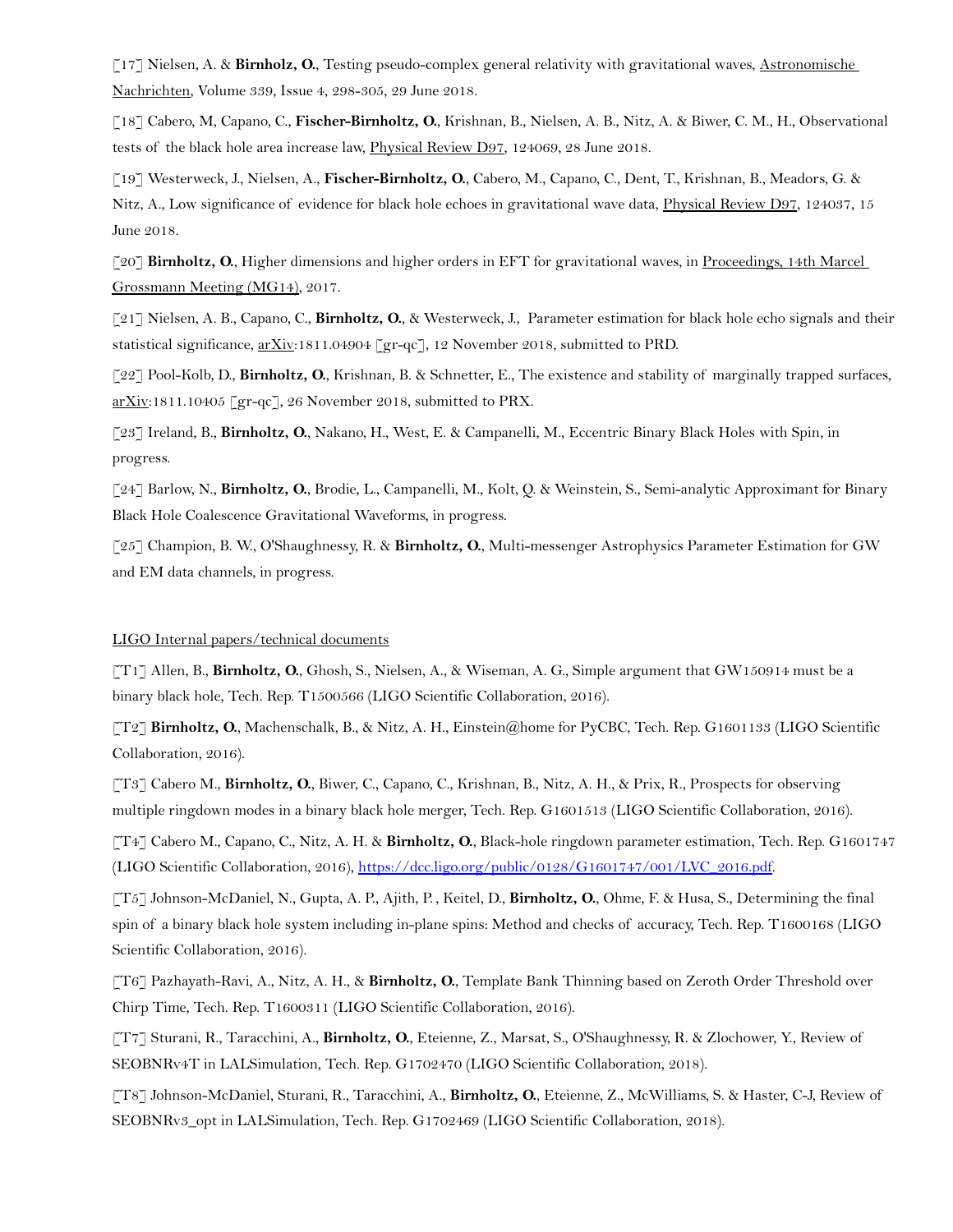[T9] Breschi, M., **Birnholtz, O.**, Lange, J. & O'Shaughnessy, R., IMR Consistency Tests with Higher Modes on O2 events, Tech. Rep. T1600311 (LIGO Scientific Collaboration, 2018).

#### Full LIGO-VIRGO Collaborations' papers

[LVC1] LIGO Scientific & Virgo Collaborations (Abbot, B. P. et al.), Search for Gravitational Waves Associated with Gamma-Ray Bursts During the First Advanced LIGO Observing Run and Implications for the Origin of GRB 150906B, arXiv:1611.07947 [astro-ph.HE], 23 November 2016.

[LVC2] LIGO Scientific & Virgo Collaborations (Abbot, B. P. et al.), All-sky search for short gravitational-wave bursts in the first Advanced LIGO run, *Physical Review D*, Vol. 95, Issue 4, 16 February 2017.

[LVC3] LIGO Scientific & Virgo Collaborations (Abbot, B. P. et al.), Search for High-energy Neutrinos from Gravitational Wave Event GW151226 and Candidate LVT151012 with ANTARES and IceCube, arXiv:1703.06298 [astro-ph.HE], 18 March 2017.

[LVC4] LIGO Scientific & Virgo Collaborations (Abbot, B. P. et al.), Upper Limits on the Stochastic Gravitational-Wave Background from Advanced LIGO's First Observing Run, Physical Review Letters, Vol. 118, Issue 12, 24 March 2017.

[LVC5] LIGO Scientific & Virgo Collaborations (Abbot, B. P. et al.), Directional Limits on Persistent Gravitational Waves from Advanced LIGO's First Observing Run, Physical Review Letters, Vol. 118, Issue 12, 24 March 2017.

[LVC6] LIGO Scientific & Virgo Collaborations (Abbot, B. P. et al.), First Search for Gravitational Waves from Known Pulsars with Advanced LIGO, The Astrophysical Journal, Vol. 839, Number 1, 7 April 2017.

### Scientific Conferences & Lectures

- "Gravitational Wave open data from LIGO and VIRGO", Up-Stat 7th Annual Conference of the Up-State Chapters of The American Statistical Association, University of Rochester, New York, April 2018 (invited)
- "Testing pseudo-complex general relativity with gravitational waves", Quantum Black Holes in the Sky workshop, Perimeter Institute, Waterloo, ON, November 2017 (invited)
- "Gravitational Waves & LIGO", seminar at Hebrew University of Jerusalem, September 2017 (invited)
- "LAL: What our code tells about us", LIGO-VIRGO Collaboration meeting in CERN, Switzerland, August 2017 (invited).
- "Gravitational Wave Observations LIGO Introduction for students & researchers", Ben-Gurion University, Be'er Sheva, April 2017 (invited).
- "Modeled searches for Compact Binary Coalescences in LIGO data", Gravitational Waves and Compact Objects workshop, Technion, Haifa, November 2016 (invited).
- "Black-hole ringdown parameter estimation" poster, LIGO-VIRGO Collaboration meeting, September 2016, Glasgow.
- "The Latest from LIGO, and What's Next", seminar at Tel Aviv University, April 2016 (invited).
- "The Latest from LIGO, and What's Next", seminar at Technion Israel Institute of Technology, Haifa, April 2016 (invited).
- "PyCBC with [Einstein@home"](mailto:Einstein@home), LIGO-VIRGO Collaboration meeting, March 2016, Pasadena.
- "LIGO First Highlights: Gravitational Waves detected from Binary Black Hole Coalescence", Weizmann Institute, Rehovot, February 2016 (invited).
- "LIGO First Highlights: Gravitational Waves detected from Binary Black Hole Coalescence", Israeli National Astronomy Day, Hebrew University, Jerusalem, February 2016.